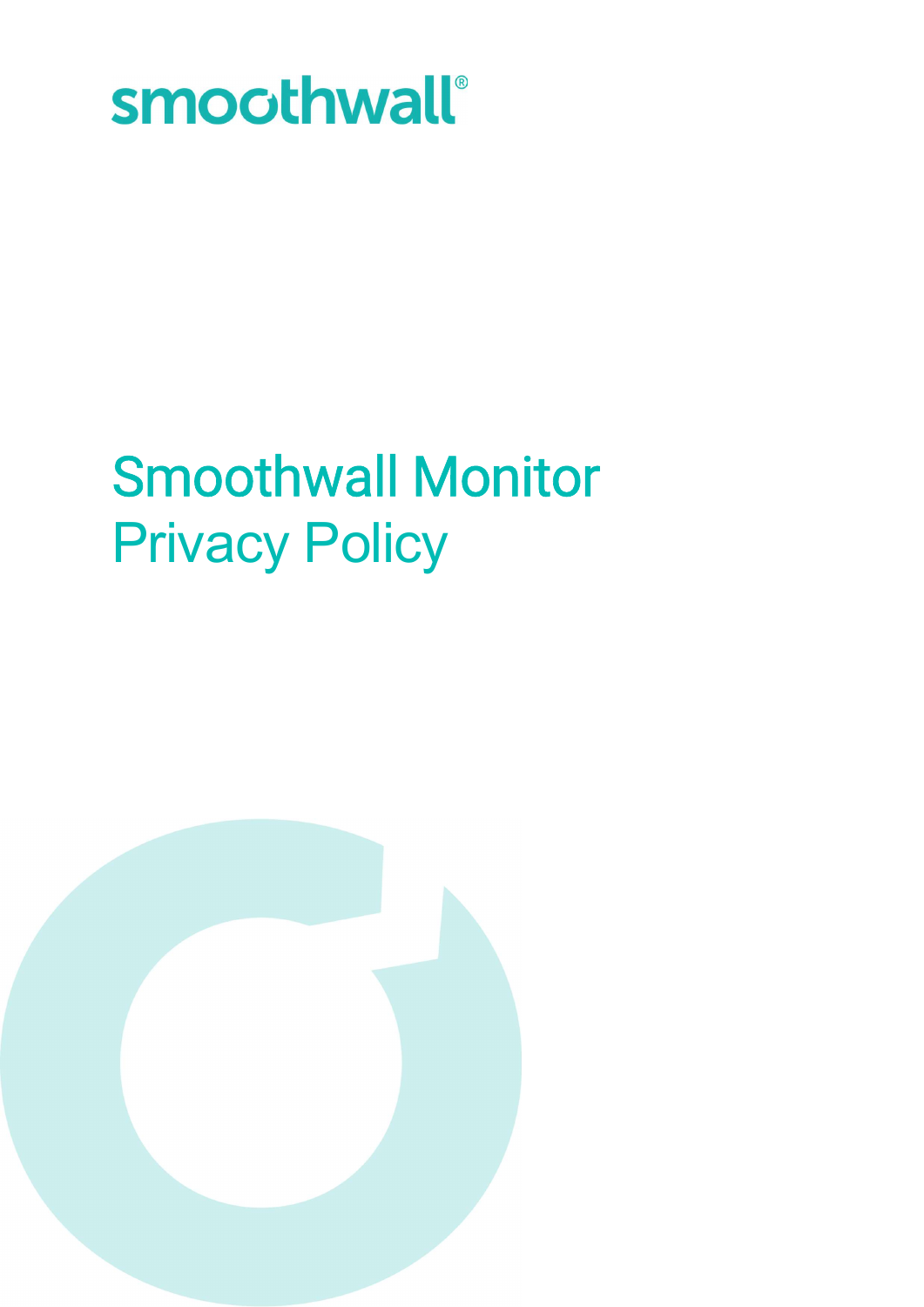### smoothwall®

#### 1. Contact Details

Your personal information is collected by [insert name of school] ("we"/"us"/"our"). You should speak to [the Head Teacher ] if you have any questions on the below.

#### 2. What Are We Doing?

We collect information to monitor your online activities and ensure your online safety. If we see that you are could be at risk (e.g. of bullying, self harm etc.) we screenshot the internet pages you have open and send these to [insert role of the individual notified (e.g. Head of IT)] along with a notification and a decision will be made how to respond. Information collected includes:

- Information provided / generated when you use our IT system including: your key strokes (what you type), and your school IT log-on details.
- Special categories of personal data including: in monitoring your online activities we may be able to infer information, or you may provide information on your health, sex life, religion, disabilities etc.

#### 3. What Are We Doing?

We collect information to monitor your online activities and ensure your online safety. If we see that you are could be at risk (e.g. of bullying, self harm etc.) we screenshot the internet pages you have open and send these to [insert role of the individual notified (e.g. Head of IT)] along with a notification and a decision will be made how to respond. Information collected includes:

- Information provided / generated when you use our IT system including: your key strokes (what you type), and your school IT log-on details.
- Special categories of personal data including: in monitoring your online activities we may be able to infer information, or you may provide information on your health, sex life, religion, disabilities etc.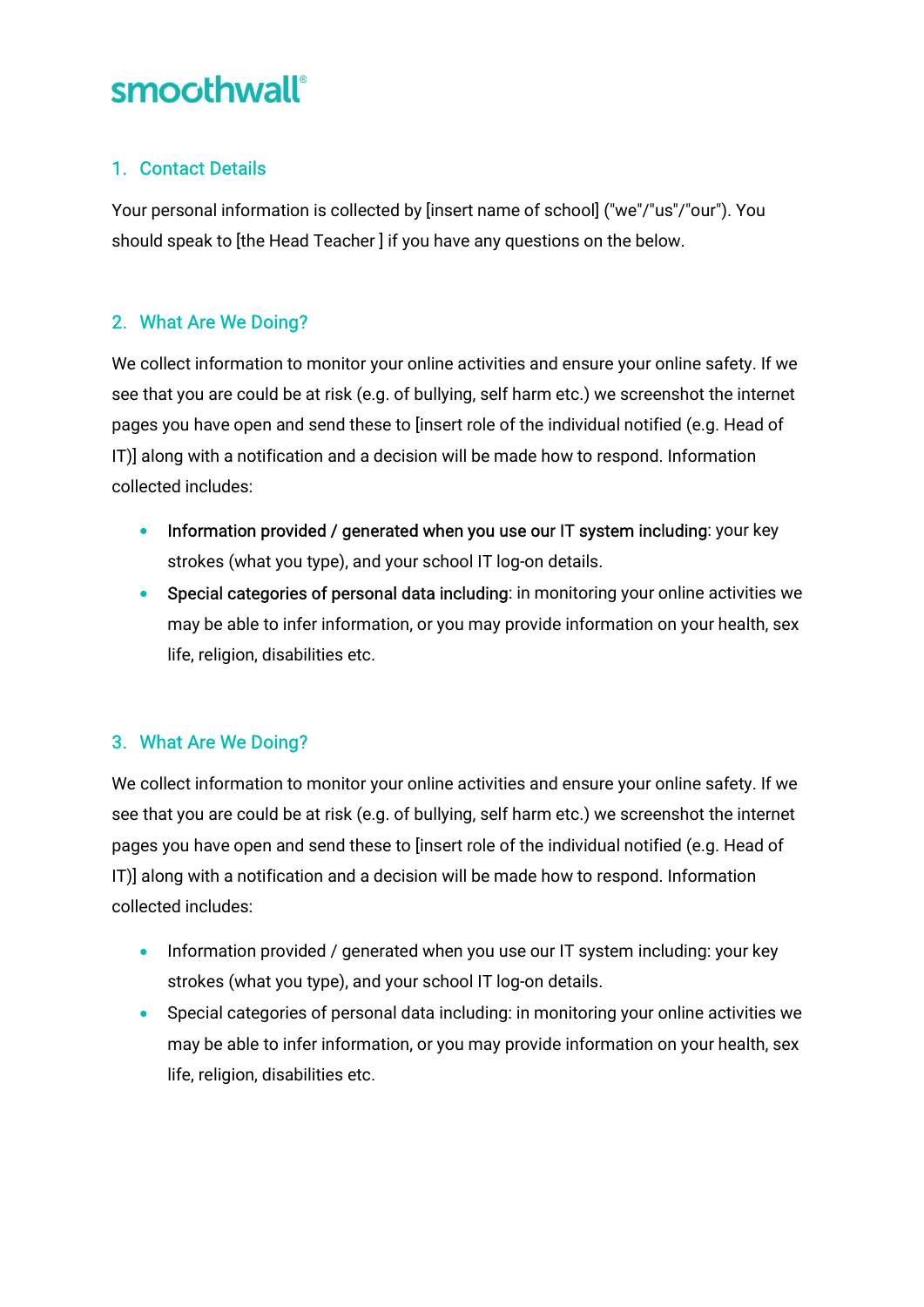### smoothwall®

#### 4. Why Are We Doing This?

We will use the information collected from you because: (1) we have a legal obligation to keep children safe online; (2) we have a legitimate interest in safeguarding children at school and ensuring staff only visit appropriate websites. We use the special information collected about you because we have a legal obligation to keep you safe online and an interest in preventing unlawful acts or where this is necessary to protect your vital interests.

#### 5. Information That We Share

We share this data with Smoothwall Limited (this is the company which provides our monitoring software) and Smoothwall Inc. so that these companies can provide support to us when required. We also share the data with Crisp Thinking who assist Smoothwall in providing our monitoring services. We will also share this data with third parties as required by law.

#### 6. Retention of Your Information

We will keep your personal information for up to 15 months.

#### 7. Where Your Information Will Be Held

Your information will be primarily held in the UK, and may be accessed by Smoothwall Inc. in the USA. When we transfer data to the USA we ensure that your data is adequately protected (e.g. by ensuring that there is an appropriate contract in place or that the party to which we are sending data to meets a specified privacy standard). Let us know if you have any questions on this. We will also share this data with third parties as required by law.

#### 8. Your Rights

You have the following rights in connection to your information subject to the law: the right to access, correct, delete, limit, transfer and object to what we do with your information. You